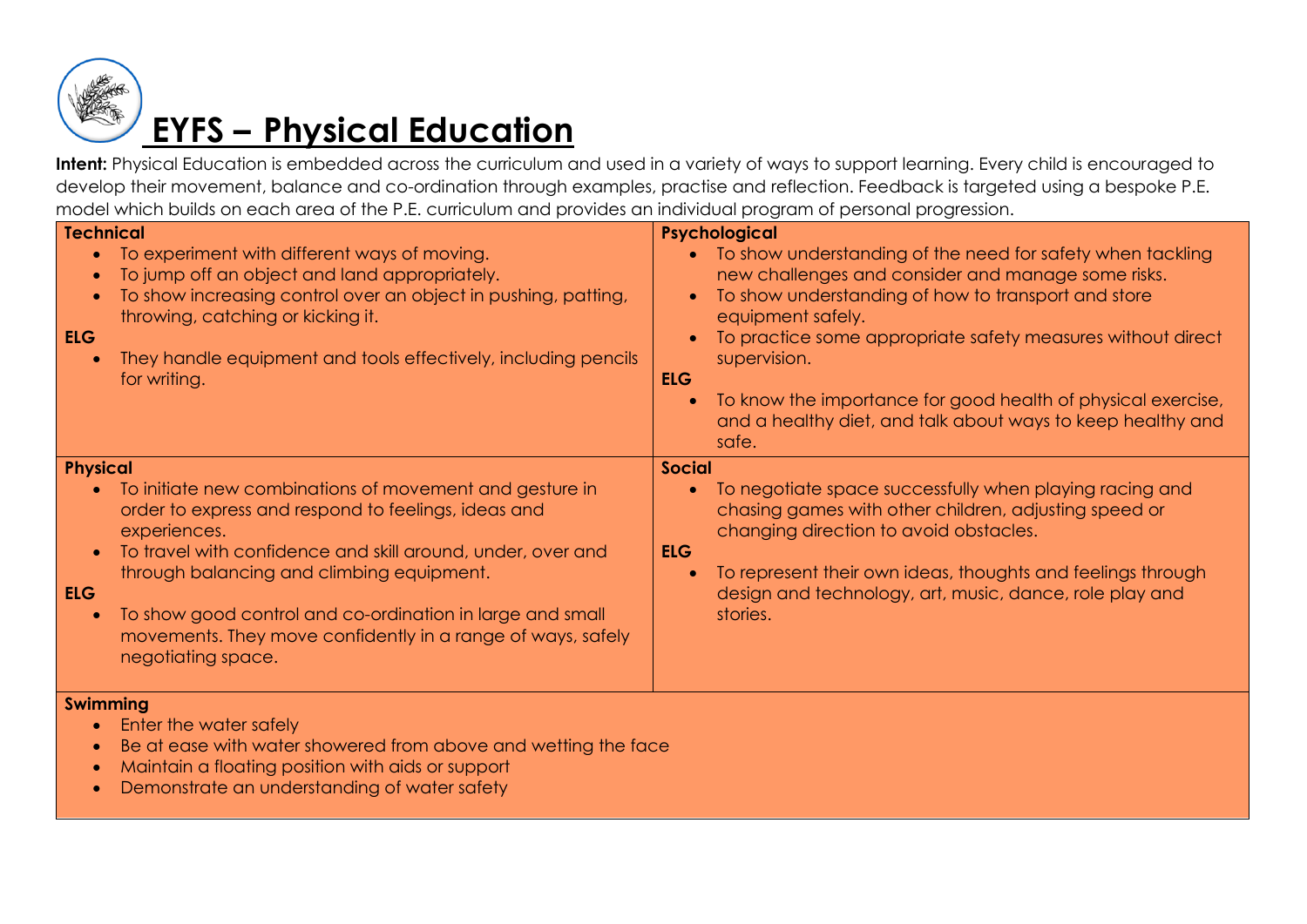

## **Year 1 – Physical Education**

Intent: Physical Education is embedded across the curriculum and used in a variety of ways to support learning. In Year 1 Physical Education is embedded across the curriculum and used in a variety of ways to support learning. Every child is encouraged to develop their movement, balance and co-ordination through examples, practise and reflection. Feedback is targeted using a bespoke P.E. model which builds on each area of the P.E. curriculum and provides an individual program of personal progression.

| <u>biolinese</u> etti tietuvese et biologi etti oli ple teoriet programati<br>Psychological                                                                                                                                                              |  |
|----------------------------------------------------------------------------------------------------------------------------------------------------------------------------------------------------------------------------------------------------------|--|
| Children recognise that a range of choices can be made and how<br>confidence links to performance.<br>• Adapt to changes<br>Learn new skills<br>Anticipate and prepare<br>Use space effectively<br>Compare skills/techniques<br>Identify skills required |  |
| <b>Social</b>                                                                                                                                                                                                                                            |  |
| Participate in team games, developing simple tactics for attacking<br>and defending.                                                                                                                                                                     |  |
| Participate in group activities                                                                                                                                                                                                                          |  |
| Communicate within a team<br>Offer advice to others                                                                                                                                                                                                      |  |
| Reflect on own performance                                                                                                                                                                                                                               |  |
| Show support to others                                                                                                                                                                                                                                   |  |
|                                                                                                                                                                                                                                                          |  |
|                                                                                                                                                                                                                                                          |  |
|                                                                                                                                                                                                                                                          |  |
|                                                                                                                                                                                                                                                          |  |
|                                                                                                                                                                                                                                                          |  |
|                                                                                                                                                                                                                                                          |  |
|                                                                                                                                                                                                                                                          |  |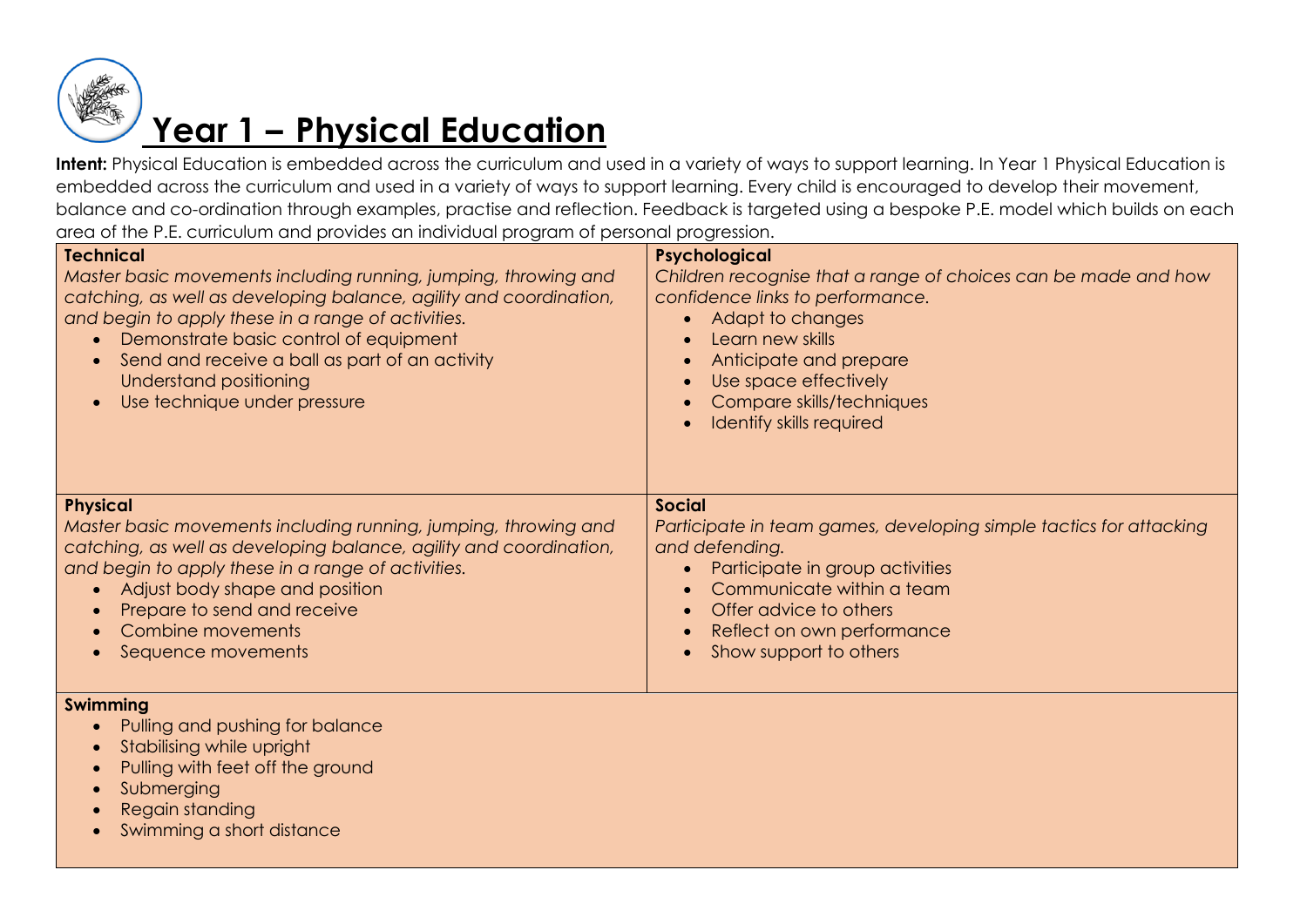

## **Year 2 – Physical Education**

Intent: Physical Education is embedded across the curriculum and used in a variety of ways to support learning. In Year 2 pupils continue their Physical Education journey. Every child is encouraged to develop their competitive gameplay using examples, practise and reflection. Feedback is targeted using a bespoke P.E. model which builds on each area of the P.E. curriculum and provides an individual program of personal progression.

| <b>Technical - develop technique</b><br>Master basic movements including running, jumping, throwing and<br>catching, as well as developing balance, agility and co-ordination,<br>and begin to apply these in a range of activities.<br>Demonstrate control of equipment<br>Send and receive a ball as part of an activity<br>٠<br>Understand positioning<br>$\bullet$<br>Use technique under pressure | <b>Psychological - develop decisions</b><br>Children recognise that a preparing and being aware of situations<br>raises performance.<br>Adapt performance to situation<br>Learn new skills<br>Anticipate and prepare<br>Use space effectively<br>Compare skills/techniques<br>Awareness of skills required        |
|--------------------------------------------------------------------------------------------------------------------------------------------------------------------------------------------------------------------------------------------------------------------------------------------------------------------------------------------------------------------------------------------------------|-------------------------------------------------------------------------------------------------------------------------------------------------------------------------------------------------------------------------------------------------------------------------------------------------------------------|
| Physical - develop body control<br>Master basic movements including running, jumping, throwing and<br>catching, as well as developing balance, agility and co-ordination,<br>and begin to apply these in a range of activities.<br>Adjust body shape and position<br>Prepare to send and receive<br>Combine movements fluently<br>$\bullet$<br>Sequence movements<br>$\bullet$                         | Social - develop teamwork<br>Participate in team games, developing simple tactics for attacking<br>and defending<br>Participate in group activities<br>Communicate effectively within a team<br>Offer positive advice to others<br>Reflect on own performance<br>Show support to others<br>Positive encouragement |
| <b>Swimming</b><br>Push and glide<br>Sculling technique<br>Hand and feet together<br>$\bullet$<br>Transition from glide to stroke<br>Tempo of movements                                                                                                                                                                                                                                                |                                                                                                                                                                                                                                                                                                                   |

**•** Submerging in deeper water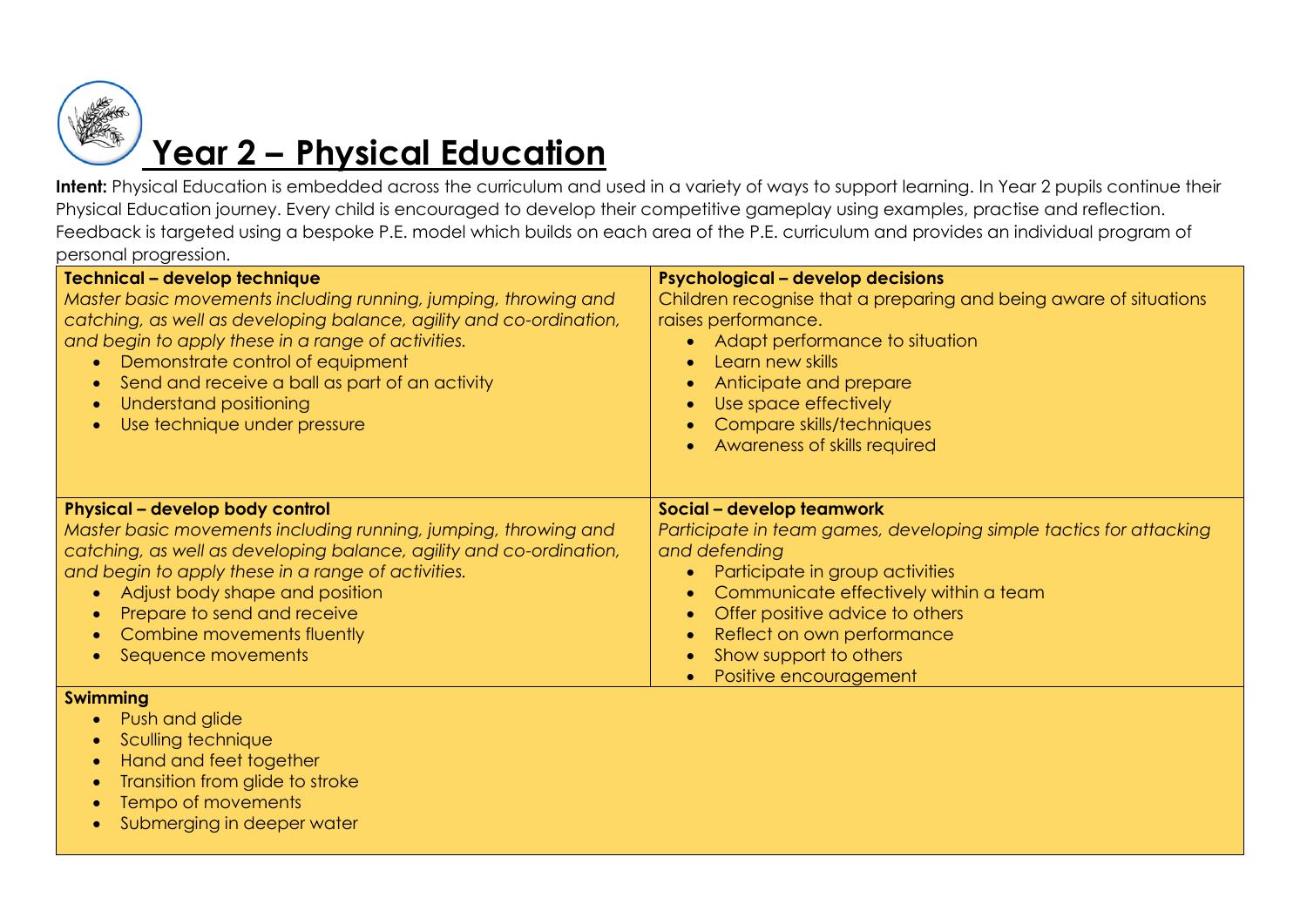

# **Year 3 – Physical Education**

Intent: Physical Education is embedded across the curriculum and used in a variety of ways to support learning. In Year 3 pupils continue their Physical Education journey. Every child is encouraged to develop their technique, performance and competitive gameplay through examples, practise and reflection. Feedback is targeted using a bespoke P.E. model which builds on each area of the P.E. curriculum and provides an individual program of personal progression.

| <b>Technical - develop possession</b><br>Master basic movements including running, jumping, throwing and<br>catching, as well as developing balance, agility and co-ordination,<br>and begin to apply these in a range of activities.<br>Demonstrate control of equipment<br>Send and receive a ball as part of an activity<br>using positioning<br>Use technique under pressure<br>Keeping possession                                                      | Psychological - develop confidence<br>Children recognise that a range of decisions need to be made<br>throughout game/activity. They need an awareness of their<br>environment and understanding of rules.<br>Adapt performance to situation<br>Clear understanding of rules and expectations<br>Anticipate and prepare<br>Use space effectively<br>Compare skills/techniques<br>Awareness of skills required |
|-------------------------------------------------------------------------------------------------------------------------------------------------------------------------------------------------------------------------------------------------------------------------------------------------------------------------------------------------------------------------------------------------------------------------------------------------------------|---------------------------------------------------------------------------------------------------------------------------------------------------------------------------------------------------------------------------------------------------------------------------------------------------------------------------------------------------------------------------------------------------------------|
| <b>Physical - develop strength</b><br>Master basic movements including running, jumping, throwing and<br>catching, as well as developing balance, agility and co-ordination,<br>and begin to apply these in a range of activities.<br>Adjust body shape and position<br>Prepare to send and receive<br>$\bullet$<br>Combine movements fluently<br>Sequence movements<br>Use strength to shield and protect<br>Use strength to hold and balance<br>$\bullet$ | Social - develop communication<br>Participate in team games, developing simple tactics for attacking<br>and defending.<br>Participate in group activities<br>Communicate effectively within a team<br>Offer positive advice to others<br>Reflect on own performance<br>Show support to others<br>Positive encouragement                                                                                       |
| Swimming<br>Sink and roll<br>Swim 10m on front and back<br>Surface dive<br>$\bullet$<br>Linking floating techniques                                                                                                                                                                                                                                                                                                                                         |                                                                                                                                                                                                                                                                                                                                                                                                               |

- Leg techniques
- Performing handstand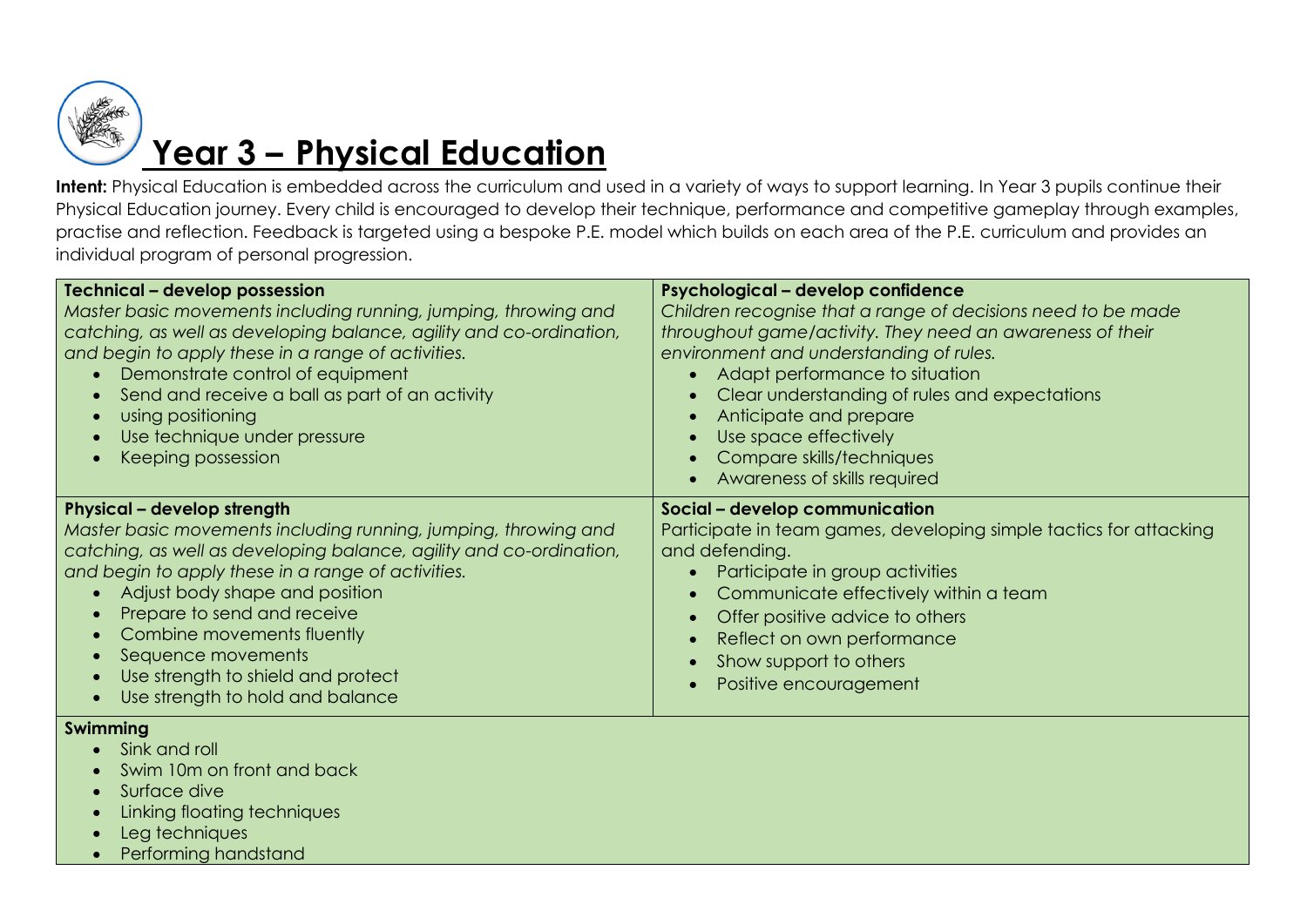

### **Year 4 – Physical Education**

Intent: Physical Education is embedded across the curriculum and used in a variety of ways to support learning. In Year 4 pupils continue their Physical Education journey. Every child is encouraged to develop their technique, performance and competitive gameplay through examples, practise and reflection. Feedback is targeted using a bespoke P.E. model which builds on each area of the P.E. curriculum and provides an individual program of personal progression.

| <b>Technical - Develop control</b><br>Master basic movements including running, jumping, throwing and<br>catching, as well as developing balance, agility and co-ordination,<br>and begin to apply these in a range of activities.<br>Demonstrate control of equipment<br>Send and receive a ball as part of an activity<br>using positioning<br>$\bullet$<br>Use technique under pressure<br>$\bullet$<br>Keeping possession                                                           | <b>Psychological - Develop patience</b><br>Children recognise that a range of decisions need to be made<br>throughout game/activity. They need an awareness of their<br>environment and understanding of rules.<br>Adapt performance to situation<br>Clear understanding of rules and expectations<br>Anticipate and prepare<br>Use space effectively<br>Compare skills/techniques<br>Awareness of skills required |
|-----------------------------------------------------------------------------------------------------------------------------------------------------------------------------------------------------------------------------------------------------------------------------------------------------------------------------------------------------------------------------------------------------------------------------------------------------------------------------------------|--------------------------------------------------------------------------------------------------------------------------------------------------------------------------------------------------------------------------------------------------------------------------------------------------------------------------------------------------------------------------------------------------------------------|
| <b>Physical - Develop body shape</b><br>Master basic movements including running, jumping, throwing and<br>catching, as well as developing balance, agility and co-ordination,<br>and begin to apply these in a range of activities.<br>Adjust body shape and position<br>$\bullet$<br>Prepare to send and receive<br>Combine movements fluently<br>$\bullet$<br>Sequence movements<br>$\bullet$<br>Use strength to shield and protect<br>$\bullet$<br>Use strength to hold and balance | <b>Social - Develop reflection</b><br>Participate in team games, developing simple tactics for attacking<br>and defending.<br>Participate in group activities<br>Communicate effectively within a team<br>Offer positive advice to others<br>Reflect on own performance<br>Show support to others<br>Positive encouragement                                                                                        |

#### **Swimming**

- Body balance in water
- Body shape in water
- Sculling in water
- Front to back transitions
- Kicking while submerged
- Fastest stroke selection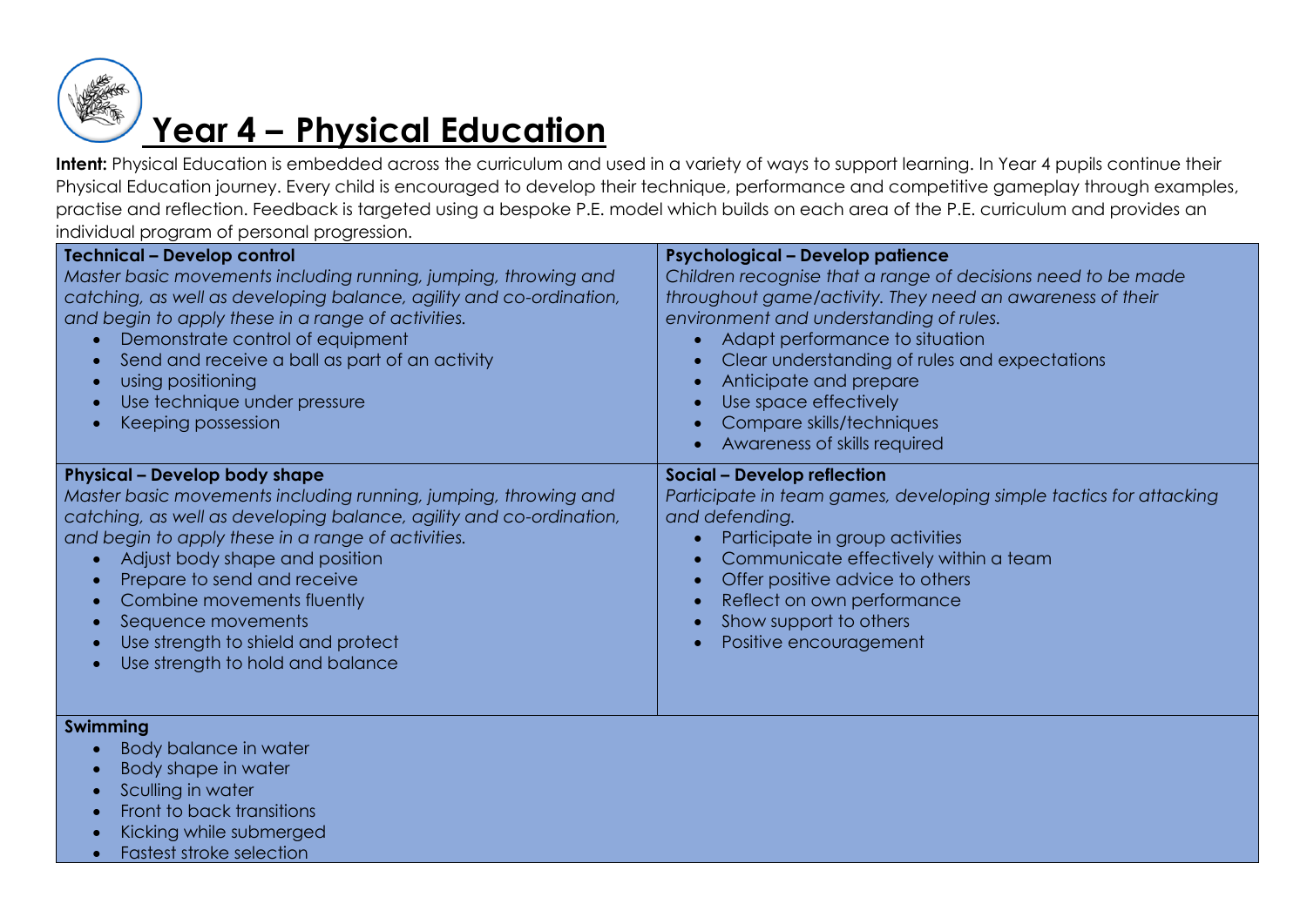

## **Year 5 – Physical Education**

Intent: Physical Education is embedded across the curriculum and used in a variety of ways to support learning. In Year 5 pupils continue their Physical Education journey. Every child is encouraged to develop their technique, performance and competitive gameplay through examples, practise and reflection. Feedback is targeted using a bespoke P.E. model which builds on each area of the P.E. curriculum and provides an individual program of personal progression.

| Technical - Increase control<br>Master basic movements including running, jumping, throwing and<br>catching, as well as developing balance, agility and co-ordination,<br>and begin to apply these in a range of activities.<br>Increase control of equipment<br>Anticipate with send and receive<br>select positioning<br>Maintain technique under pressure<br>Keeping possession effectively                                                                             | <b>Psychological - Increase anticipation</b><br>Children recognise that a range of decisions need to be made<br>throughout game/activity. They need an awareness of their<br>environment and understanding of rules.<br>Adapt performance for best outcome<br>Promote use of rules and expectations<br>Anticipate and prepare for changes<br>Use space tactically<br>Compare and evaluate skills/techniques<br>Understand of skills required |
|----------------------------------------------------------------------------------------------------------------------------------------------------------------------------------------------------------------------------------------------------------------------------------------------------------------------------------------------------------------------------------------------------------------------------------------------------------------------------|----------------------------------------------------------------------------------------------------------------------------------------------------------------------------------------------------------------------------------------------------------------------------------------------------------------------------------------------------------------------------------------------------------------------------------------------|
| <b>Physical - Improve shifting balance</b><br>Master basic movements including running, jumping, throwing and<br>catching, as well as developing balance, agility and co-ordination,<br>and begin to apply these in a range of activities.<br>Fluid body shape and position<br>Prepare to send and receive<br>Transition fluently<br>$\bullet$<br>Sequence movements with control<br>Use physicality to shield and protect<br>Shift weight effectively to hold and balance | Social - Deepen reflection<br>Participate in team games, developing simple tactics for attacking<br>and defending.<br>Participate in group activities<br>Communicate positively within a team<br>Offer constructive advice to others<br>Reflect on own performance<br>Show support to others<br>Positive encouragement                                                                                                                       |

#### **Swimming**

- Movement in water
- Retrieve in water
- Backstroke
- Alternating strokes
- Surface dive
- Treading water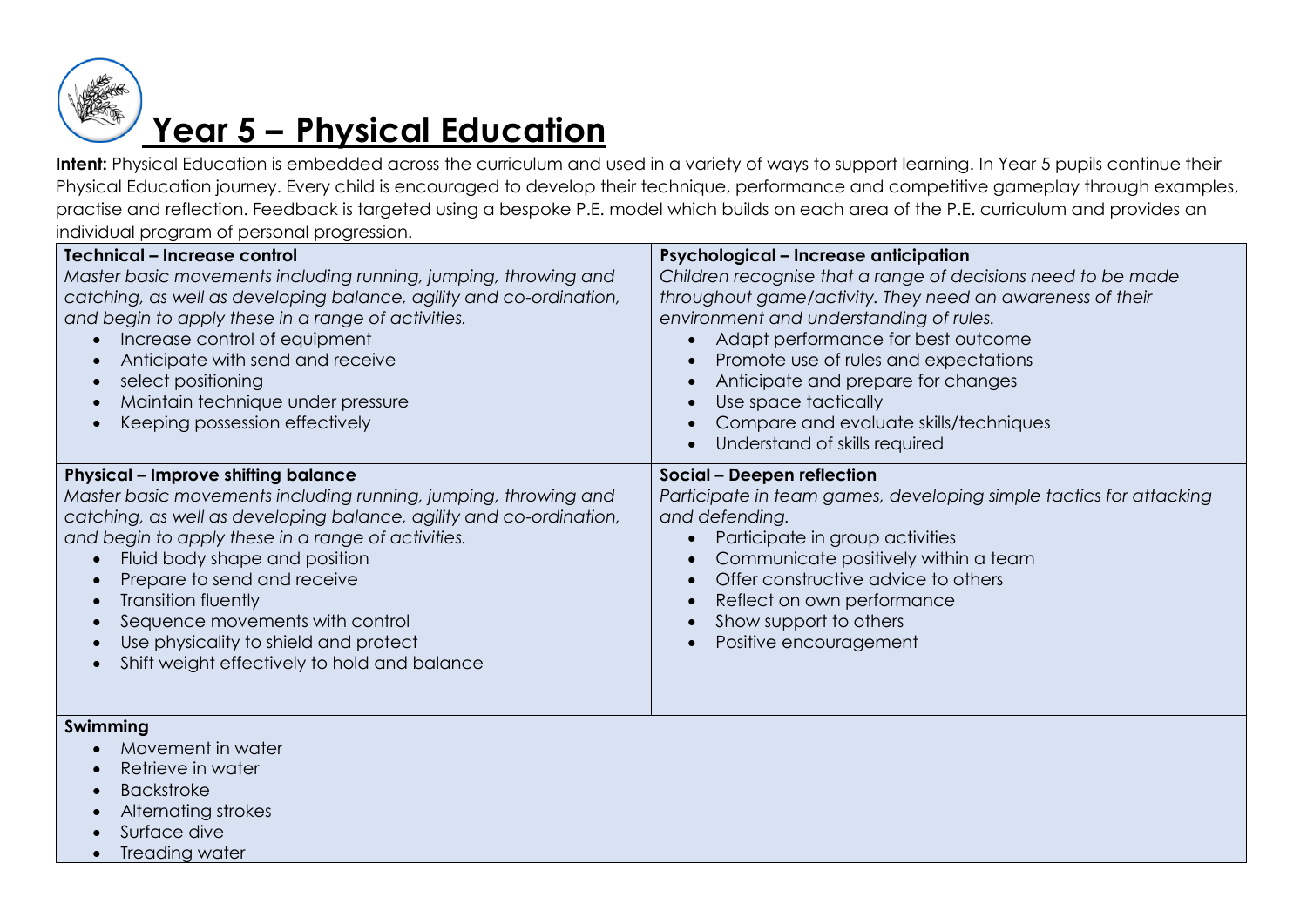

### **Year 6 – Physical Education**

Intent: Physical Education is embedded across the curriculum and used in a variety of ways to support learning. In Year 6 pupils continue their Physical Education journey. Every child is encouraged to develop their technique, performance and competitive gameplay through examples, practise and reflection. Feedback is targeted using a bespoke P.E. model which builds on each area of the P.E. curriculum and provides an individual program of personal progression.

| <b>Technical - Improve reactions</b>                                                                                                                                                                                                                                                                                                                                                                                                                                                                    | Psychological - Improve decision making                                                                                                                                                                                                                                                                                                                                                                                               |  |
|---------------------------------------------------------------------------------------------------------------------------------------------------------------------------------------------------------------------------------------------------------------------------------------------------------------------------------------------------------------------------------------------------------------------------------------------------------------------------------------------------------|---------------------------------------------------------------------------------------------------------------------------------------------------------------------------------------------------------------------------------------------------------------------------------------------------------------------------------------------------------------------------------------------------------------------------------------|--|
| Master basic movements including running, jumping, throwing and<br>catching, as well as developing balance, agility and co-ordination,<br>and begin to apply these in a range of activities.<br>Increase control of equipment<br>Gain advantage during send and receive<br>Improve positioning<br>Maintain technique under pressure<br>Use possession effectively                                                                                                                                       | Children recognise that a range of decisions need to be made<br>throughout game/activity. They need an awareness of their<br>environment and understanding of rules.<br>Raise performance for best outcome<br>Promote use of rules and expectations<br>Anticipate and communicate for changes<br>Use space tactically for advantage<br>Compare, evaluate and reflect skills/techniques<br>Demonstrate and communicate skills required |  |
| <b>Physical - Increase competition</b><br>Master basic movements including running, jumping, throwing and<br>catching, as well as developing balance, agility and co-ordination,<br>and begin to apply these in a range of activities.<br>Fluid body shape and position<br>Prepare to send and receive<br><b>Transition fluently</b><br>Increase complexity of movements<br>Use physicality to shield, protect and regain possession<br>Shift weight effectively to hold, balance and change directions | Social - Improve teamwork<br>Participate in team games, developing simple tactics for attacking<br>and defending.<br>Participate in group activities<br>Communicate to improve a team<br>Offer constructive advice to others and demonstrate<br>Reflect to raise own performance<br>Understand different phases of games<br>Positive encouragement to all                                                                             |  |

#### **Swimming**

- Tumble underwater
- Arm techniques
- Focused observation skills
- Turning in water
- Perform rescue
- Swim 25m